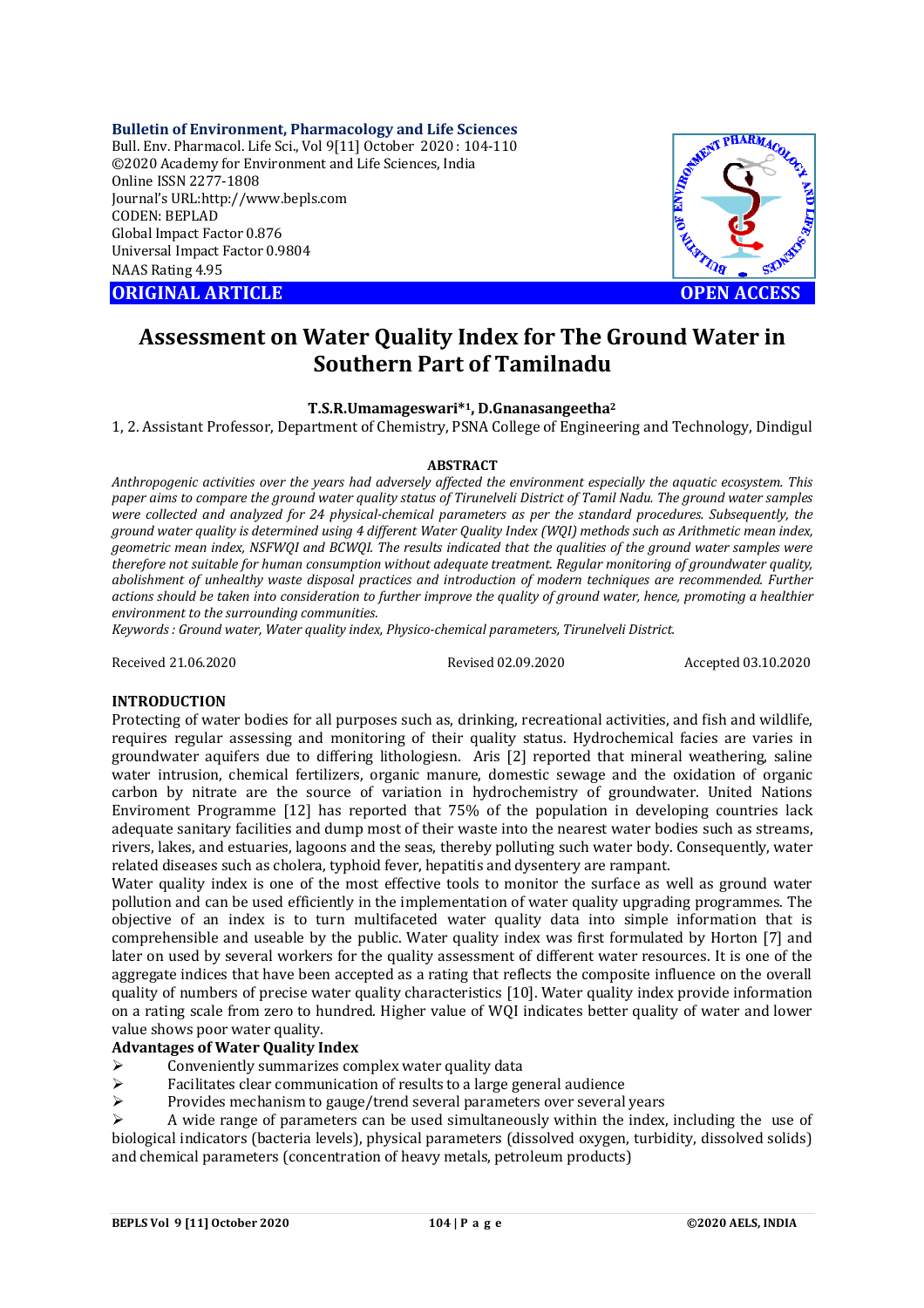$\triangleright$  Compliance values or standards (as established by a written Code or other regulatory document) for each parameter can readily be incorporated into the index

Hence, the present study was carried out to evaluate and compare the status of ground water of Batlagundu town in Dindigul District and Tirunelveli District as a part of continuous monitoring.

### **MATERIAL AND METHODS**

In order to determine water quality index, ground water samples collected from six sampling stations in triplicates. Samples were collected in polythene bottles and analyzed for various water quality parameters as per standard procedures APHA, AWWA, WPCF [1], Trivedi and Goel [11] and NEERI [8] given in Table 1.

| S.N                                | <b>Parameters</b>                   | <b>Abbreviation</b> | <b>Units</b> | <b>Analytical Methods</b>                   | <b>Instruments</b>              |  |
|------------------------------------|-------------------------------------|---------------------|--------------|---------------------------------------------|---------------------------------|--|
| <b>Physical Parameters</b>         |                                     |                     |              |                                             |                                 |  |
| 1.                                 | Temperature                         | Temp                | 0C           | Instrumental                                | Mercury Thermometer             |  |
| 2.                                 | Colour                              | Colour              | Pt-Co        | Visual comparison method                    |                                 |  |
|                                    |                                     |                     | Scale        |                                             |                                 |  |
| 3.                                 | Turbidity                           | Turbidity           | <b>NTU</b>   | Nephelometric method                        | Nephelometer                    |  |
| 4.                                 | <b>Odour</b>                        |                     |              |                                             |                                 |  |
| 5.                                 | Dissolved<br>Total<br>Solids        | TDS                 | mg/L         | <b>Filtration and Gravimetric</b><br>method | Temperature controlled<br>oven  |  |
| 6.                                 | Electrical<br>conductivity          | EC.                 | $\mu$ S/cm   | Instrumental                                | Electrometric                   |  |
|                                    | <b>Inorganic Parameters</b>         |                     |              |                                             |                                 |  |
| 7.                                 | pH                                  | pH                  | pH           | Instrumental                                | pH meter                        |  |
|                                    |                                     |                     | unit         |                                             |                                 |  |
| 8.                                 | <b>Total Hardness</b>               | Hardness            | mg/L         | Digital Titrimetric                         | <b>EDTA</b> Titration           |  |
| 9.                                 | <b>Total Alkalinity</b>             | Alkalinity          | mg/L         | Digital Titrimetric-                        | Neutralising With               |  |
|                                    |                                     |                     |              |                                             | standard HCl                    |  |
| 10.                                | Calcium                             | $\overline{Ca}$     | mg/L         | Digital Titrimetric                         | <b>EDTA</b> Titration           |  |
| 11.                                | Magnesium                           | Mg                  | mg/L         | Digital Titrimetric                         | <b>EDTA Titration</b>           |  |
| 12.                                | Chloride                            | C <sub>1</sub>      | mg/L         | Digital Titrimetric                         | Argentometric                   |  |
|                                    |                                     |                     |              |                                             | Titrimetric method              |  |
| 13.                                | Sulphate                            | SO <sub>4</sub>     | mg/L         | Colorimetric Turbidimetric                  | $UV - VIS$                      |  |
|                                    |                                     |                     |              | method                                      | Spectrophotometer               |  |
| 14.                                | Nitrate                             | NO <sub>3</sub>     | mg/L         | Colorimetric PDA method                     | $UV - VIS$                      |  |
|                                    |                                     |                     |              |                                             | Spectrophotometer<br>$UV - VIS$ |  |
| 15.                                | Nitrite                             | NO <sub>2</sub>     | mg/L         | Diazotisation Method                        |                                 |  |
| 16.                                | Fluoride                            | $\overline{F}$      | mg/L         | Colorimetric SPANDS                         | Spectrophotometer<br>$UV - VIS$ |  |
|                                    |                                     |                     |              | method                                      | Spectrophotometer               |  |
| 17.                                | Sodium                              | Na                  | mg/L         | Flame photometric method                    | Flame Photometer                |  |
|                                    |                                     |                     |              |                                             |                                 |  |
| $\overline{18}$ .                  | Potassium                           | K                   | mg/L         | Flame photometric method                    | Flame Photometer                |  |
| 19.                                | Iron                                | Fe                  | mg/L         | Colorimetric method                         | $UV - VIS$                      |  |
|                                    |                                     |                     |              |                                             | Spectrophotometer               |  |
| 20.                                | Ammonia                             | NH <sub>3</sub>     | mg/L         | Nesslerization method                       | $UV - VIS$                      |  |
|                                    |                                     |                     |              |                                             | Spectrophotometer               |  |
| <b>Nutrient/Organic Parameters</b> |                                     |                     |              |                                             |                                 |  |
| 21.                                | Phosphate                           | PO <sub>4</sub>     | mg/L         | Colorimetric Stannous                       | $UV - VIS$                      |  |
|                                    |                                     |                     |              | chloride method                             | Spectrophotometer               |  |
| 22.                                | Dissolved Oxygen                    | D <sub>O</sub>      | mg/L         | Titrimetric method                          | Winklers Iodometric             |  |
|                                    |                                     |                     |              |                                             | method                          |  |
| $\overline{23}$ .                  | <b>Biochemical Oxygen</b><br>Demand | <b>BOD</b>          | mg/L         | 5 days incubation, 20 <sup>o</sup> c        | Winkler Azide Method            |  |
| 24                                 | Chemical Oxygen                     | COD                 | mg/L         | Potassium dichromate                        | Dichromate method               |  |
|                                    | Demand                              |                     |              | oxidation(open                              |                                 |  |
|                                    |                                     |                     |              | reflux, titrimetric)                        |                                 |  |

Table 1: Water quality parameters units and analytical methods used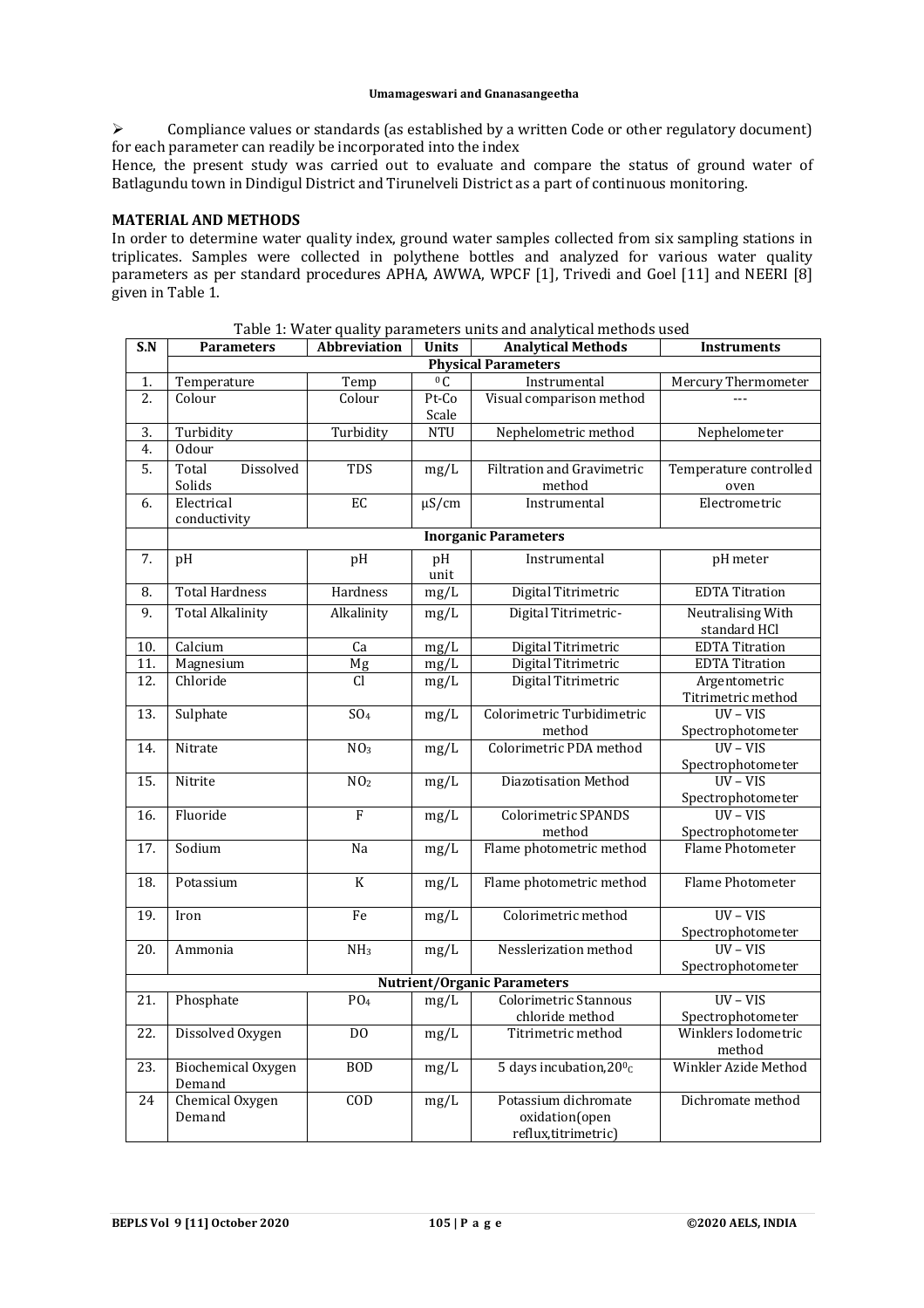#### **Study area and sampling sites Tirunelveli District**

The Tirunelveli District is located in southern part of Tamilnadu and surrounded by Virudhunagar District on the North. Thoothukudi District on the East, Kanyakumari District on the South and Western Ghats on the West. Tirunelveli has its own individuality from rice to culture. The name Tirunelveli has been composed from the three Tamil words is "Thiru-Nel-Veli" meaning "Sacred Paddy Hedge". Tirunelveli Palayamkottai is popularly known as "Oxford of South India". The Tirunelveli District is located in the world map, between 08.8' 09.23' latitude and 77.09' and 77.54'longitude. This District is having 3 Revenue Divisions comprising of 11 Taluks, 19 Development Blocks, 556 Revenue Villages and 425 Village Panchayats. The maximum precipitation is contributed by the North East Monsoon (555.08mm) followed by the South west monsoon(189.6mm)and the Summer (127.7mm) and the Winter (74.5 mm) The total geographical area of the District is 6,823 sq.km. Map of the study area is given in Figure (1). The description of sampling sites is given in Table 2.



Fig.1 Map of 19 blocks in Tirunelveli District

| Site No           | <b>Sampling Sites</b> |
|-------------------|-----------------------|
| S <sub>1</sub>    | Ambasamudram          |
| S <sub>2</sub>    | Alangulam             |
| $S_3$             | Cheranmadevi          |
| S <sub>4</sub>    | Kalakad               |
| $S_5$             | Kuruvikulam           |
| $S_6$             | Keelapavoor           |
| S <sub>7</sub>    | Kadayam               |
| $S_8$             | Kadayanallur          |
| $S_9$             | Meelaneelitha Nallur  |
| $S_{10}$          | Manur                 |
| $S_{11}$          | Nanguneri             |
| $S_{12}$          | Pappakudi             |
| $S_{13}$          | Palayamkottai         |
| $S_{14}$          | Radhapuram            |
| $S_{15}$          | Shencottai            |
| $S_{16}$          | Sankarankovil         |
| $S_{17}$          | Tenkasi               |
| $\mathrm{S}_{18}$ | Vasudevanallur        |
| $S_{19}$          | Valliyoor             |

Table 2 : Description of 19 sampling sites in Tirunelveli District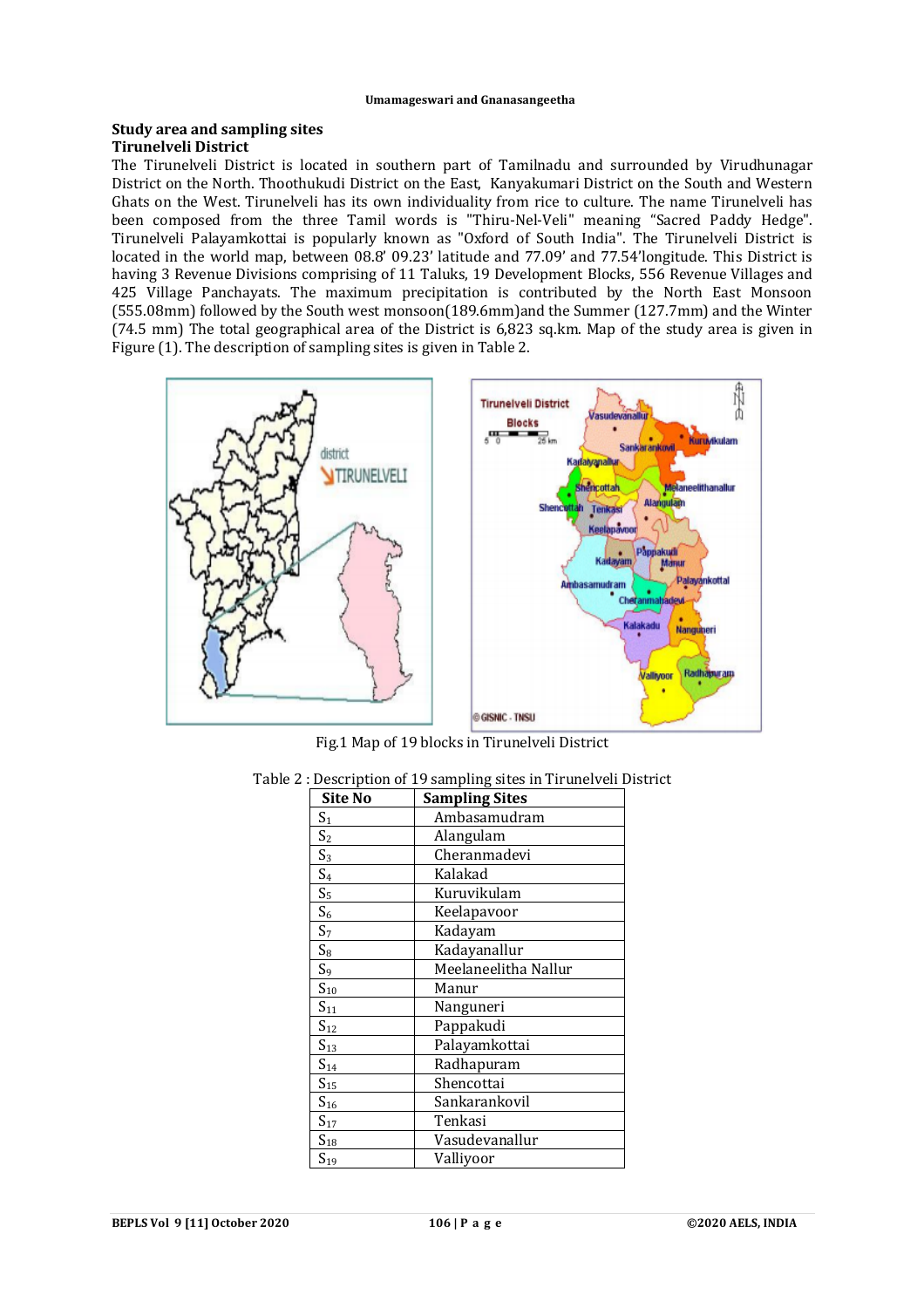## **Water Quality Index (WQI)**

The water quality index (WQI) is a mean to summarize large number of water quality data into simple terms for reporting to management and the public in a consistent manner. It is recognized as one of the most effective way of communicating information on water quality to both citizens and policy makers. It may be defined as a 'rating that reveals the composite influence of a number of water quality parameters on the overall water quality'. It is a single value indicator to the water quality. It integrates the data pool generated after collecting due weights to the different parameters. Numerous water quality indices have been formulated all over the world which can easily judge out the overall water quality within a particular area promptly and efficiently. In this study, four different methods have been used to calculate WQI on the basis of measured physico chemical parameters. It is calculated from the point of view of the suitability of ground water for human consumption at selected sampling sites of  $S_1$  to  $S_{11}$  in Tirunelveli district.

# **RESULTS AND DISCUSSION**

## **Physico chemical parameters**

In order to determine the water quality, ground water samples collected from sampling stations in triplicates. Samples were collected in polythene bottles and analyzed for 24 physico-chemical parameters as per standard procedures APHA [1] and Trivedi and Goel [11]. The experimental values were compared with standard values recommended by World Health Organization [13] and Indian standards for drinking purposes [4].

The sampling site Tenkasi  $(S_{17})$  of Tirunelveli district show minimum values for eight water quality parameters namely turbidity, total dissolved solids, electrical conductance, total hardness, calcium, magnesium, sulphate and sodium. The sampling site Ambasamudram  $(S_1)$  show maximum values for four parameters such as total dissolved solids, electrical conductance, chloride and sulphate. High concentration of these parameters influences the taste, hardness and corrosive property of water. The remaining sampling sites were within the range of WHO [13] and BIS [4] limits.

# **Water Quality Index (WQI)**

#### **WQI calculation by US National Sanitation Foundation Water Quality Index, NSF-WQI [5]**

In this study the water quality index (WQI) was determined according to National Sanitation Foundation (Brown *et al*., 1970) which created and designed a standard index. The mathematical expression for NSFWQI is given by

 $NSF WQI = \sum_{i=1}^{p} W_i I_i$  $\sum_{i=1}^{p} W_i I_i$ -------------------------(1)

Where

 $I_i$  = sub index for i<sup>th</sup> water quality parameter.

 $W_i$  = weight associated with i<sup>th</sup> water quality parameter.

## p = number of water quality parameters.

The physico chemical parameters such as dissolved oxygen (DO), pH, biochemical oxygen demand (BOD), temperature, total phosphate, nitrate and turbidity are used to calculate WQI. The results are recorded and transferred to a weighting curve chart where a numerical value is obtained. For each test, the numerical value or Q value is multiplied by a "weighting factor". The resulting values are then added to arrive at an overall water quality index.

This index is simple and requires minimum water quality data for calculations. All sampling sites  $S_1$  to  $S_{19}$ in Tirunelveli district showed medium water quality and are varied from 52.13 to 67.58. It is often noticed that sudden changes in water temperature and oxygen saturation levels are attributed to change the WQI.

## **WQI calculation by weighted arithmetic index method [5]**

This method has been used for the calculation of WQI with eleven physico chemical parameters. The parameters are pH, total alkalinity, total hardness, total dissolved solids, calcium, magnesium, chloride, nitrate, sulphate, Dissolved Oxygen (DO) and Biochemical Oxygen Demand (BOD). WQI has been calculated by using the standards of drinking water quality recommended by the Bureau of Indian standards [4] and Indian Council for Medical Research (1975). The quality rating or sub index  $(q_n)$  was calculated using the following expression.

$$
WQI = \frac{\sum q_n w_n}{w_n} \tag{2}
$$
\n
$$
q_n = 100 \frac{[v_n - v_{10}]}{[s_n - v_{10}]} \tag{2a}
$$

where

 $q_n$  = Quality rating for the n<sup>th</sup> quality water parameter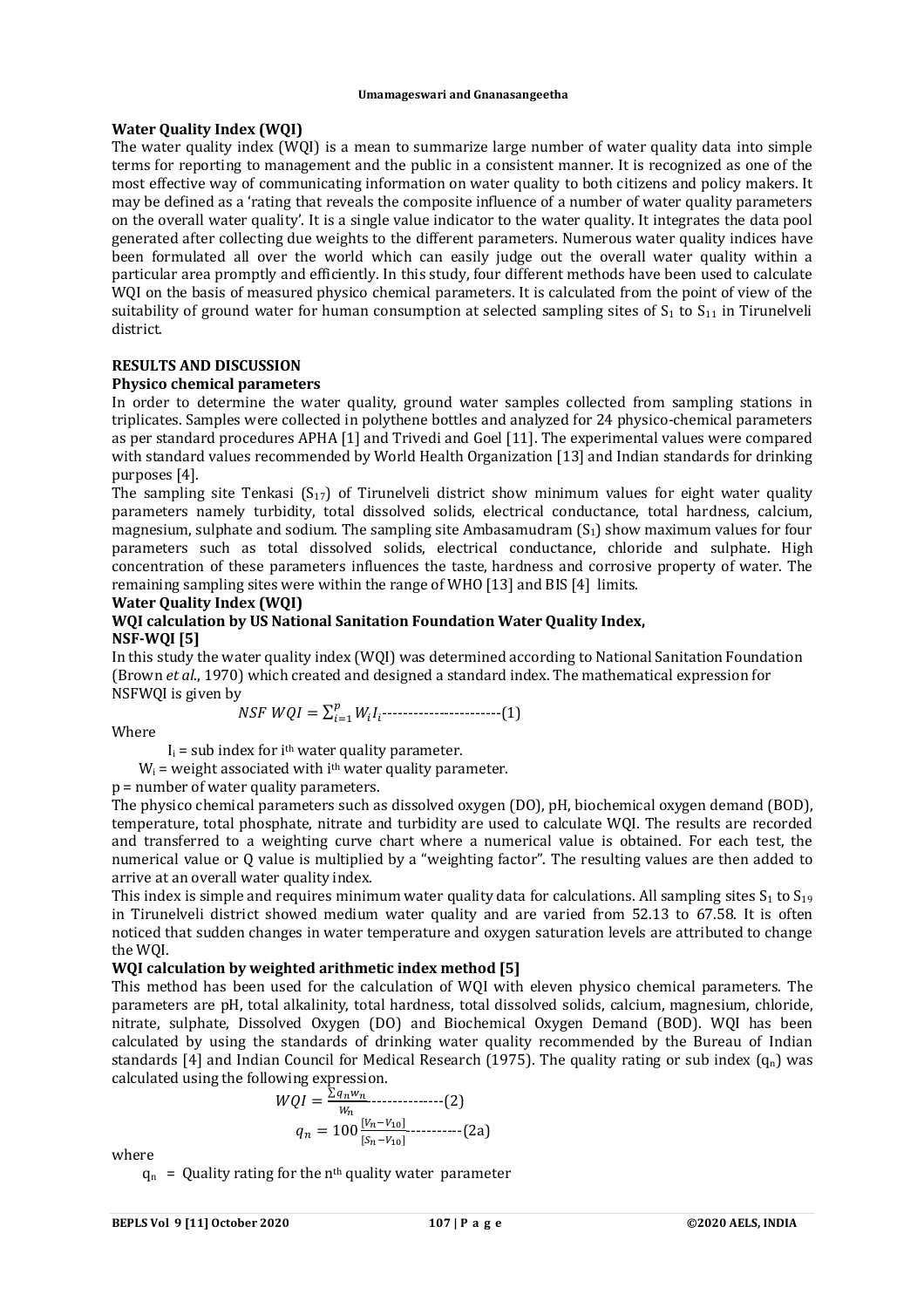$V_n$  = Estimated value of the n<sup>th</sup> parameter at a given sampling station

 $S_n$  = Standard permissible value of the n<sup>th</sup> parameter

 $V_{10}$  = Ideal value of n<sup>th</sup> parameter in a pure water

Ideal value in most cases  $V_{10} = 0$  except in certain parameters like pH and DO. Calculation of quality rating for pH and DO (V<sub>10</sub>  $\neq$  0) is 7.0 and 14.6 mg/L respectively. Unit weight was calculated by a value inversely proportional to the recommended standard values  $S_n$  of the corresponding parameters.

ܹ = ௌ ----------------------(2b)

where

 $W_n$  = Unit weight for the n<sup>th</sup> parameter

 $S_n$  = Standard permissible value of the n<sup>th</sup> parameter

 $K =$  Constant for proportionality

The overall water quality index was calculated by aggregating the quality rating with the unit weight linearly. The suitability of WQI values for human consumption is rated as 0-25 = Excellent, 26-50 = Good, 51-75 = Poor, 76-100 = Very poor, >100 = Unfit for drinking.(Table 4).

WQI indicates the quality of water in terms of index number which represents overall quality of water for any intended use. In Tirunelveli district  $S_1$  to  $S_{19}$ , the sampling site Kalakad ( $S_4$ ) (86.13) found under very poor category (76-100) and rest of the sampling sites found under poor category over the study period. This water quality rating study clearly shows that, the status of the water body is eutrophic and it is unsuitable for the human uses.

# **WQI calculation by geometric mean index method [10]**

Water quality index is calculated using geometric mean index method proposed by Tiwari and Mishra [10]. For calculating WQI, the following steps were used.

$$
WQI = \sum_{n=1}^{14} (SI_n) = \sum_{n=1}^{14} (Q_n)^{W_n} \quad \text{OR WQI} = antilog_{10} (\sum_{n=1}^{14} w_n log_{10} Q_n)^{\text{---}}(3)
$$

$$
Q_n = 100 \frac{[v_n - v_i]}{[v_s - v_i]} \quad \text{---} (4a)
$$

Where

 $Q_n$  = Quality rating

 $V_n$  = Actual amount of  $n<sup>th</sup>$  parameter

 $V_s$  = Recommended WHO standard of corresponding parameter

 $V_i$  = the ideal value of this parameter

 $V_i = 0$  except for pH and DO

 $V_i$  = 7.0 for pH

 $V_i = 14.6$  mg/L for DO

Unit weight  $(W_n)$  was calculated by a value inversely proportional to the recommended standard values  $S_n$  of the corresponding parameters.

$$
W_n = \frac{\kappa}{s_n} \tag{3b}
$$

 $S_n$  = Standard permissible value of the corresponding parameter prescribed by WHO  $K =$  Constant for proportionality

$$
\sum_{n=1}^{14} W_n = 1
$$
\n
$$
SI = (Q_n)^{W_n} - - - - - - - (3d)
$$

In this study, for the calculation of WQI fourteen parameters were chosen. The parameters are pH, turbidity, conductivity, total alkalinity, total dissolved solids, total hardness, calcium, magnesium, chloride, fluoride, iron, dissolved oxygen, biochemical oxygen demand and chemical oxygen demand. The WQI has been calculated by using the standards of drinking water quality recommended by the World Health Organisation [13]. The sampling sites of  $S_1$  to  $S_{19}$  in Tirunelveli district are fluctuated between good to poor water quality and are varied from 69.20 to 177.84. Higher WQI can therefore be considered as unfit for human consumption without prior treatment.

#### **WQI calculation by British Columbia Water Quality Index [3]**

British Columbia Water Quality index was developed by the Canadian Ministry of Environment as increasing index to evaluate water quality. It provides possibility to make a classification on the basis of all existing parameters. This method is calculated using 12 parameters such as pH, total alkalinity, total hardness, calcium, nitrate, nitrite, phosphate, chloride, total dissolved solids, magnesium, dissolved oxygen and biochemical oxygen demand. The following expression is used for the calculation

$$
BCWQI = \begin{bmatrix} \frac{\sqrt{F_1^2 + F_2^2 + \left(\frac{F_3}{3}\right)^2}}{1.453} & \dots & \dots & \dots & \dots & (4) \end{bmatrix}
$$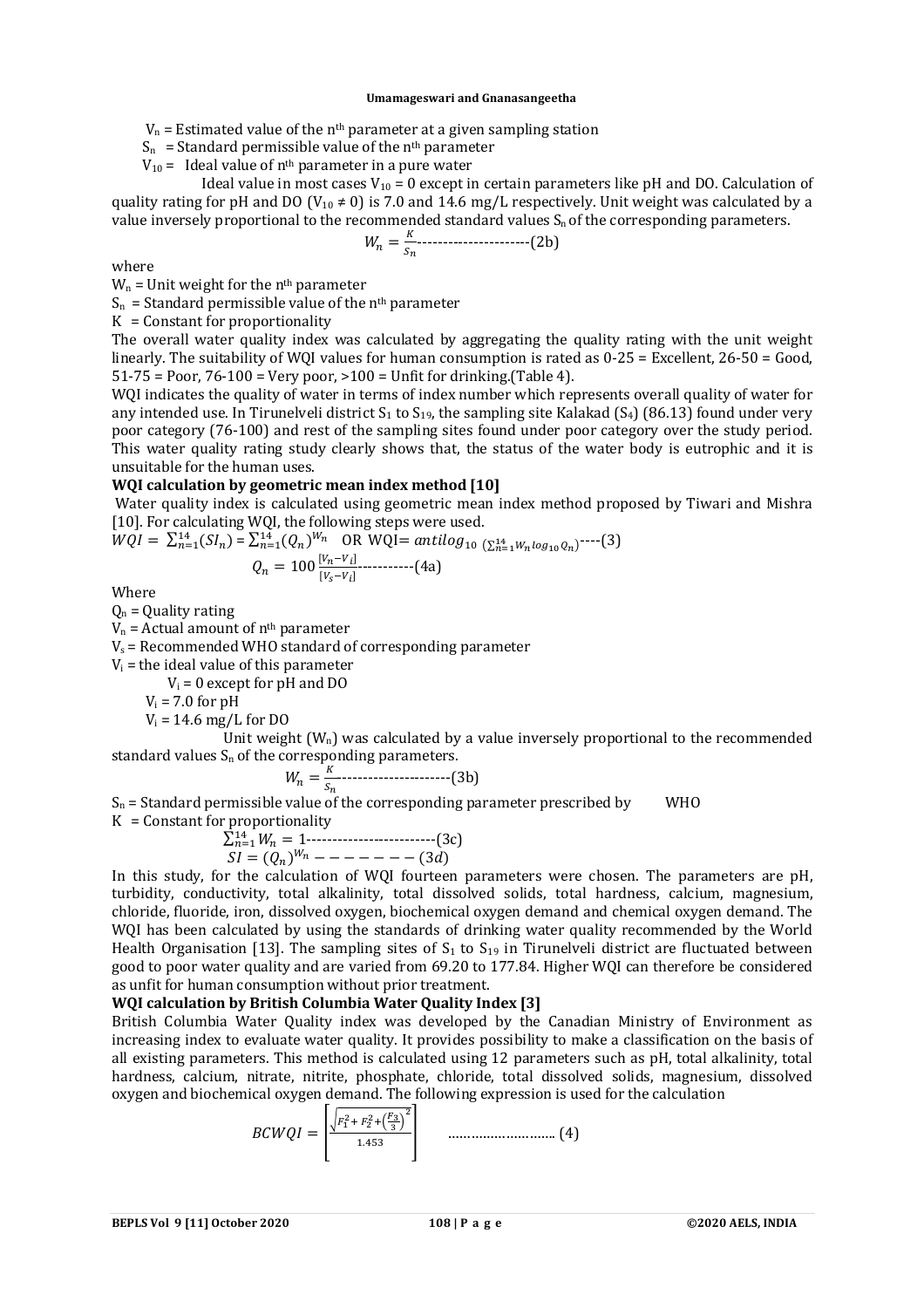The number 1.453 was selected to give assurance to the scale index number from zero to 100. It is important to note that respected samplings and increasing stations increase the accuracy of British Columbia index. The BCWQI model consists of three measures of variance from selected water quality objectives (Scope; Frequency; Amplitude).

**Scope (F1):** The number of variables whose objectives are not met.

**Frequency (F2):** The frequency by which the objectives are not met.

**Amplitude (F3):** The amount by which the objectives are not met.

#### **The measure for scope (F1) is calculated as follows:**

F1 = [Number of failed variables/Total number of variables] X100 …….. (4a)

# **The measure for Frequency (F2) is calculated as follows:**

F2 = [Number of failed tests/Total number of tests] X100 …………. (4b)

### **The measure for Amplitude (F3) is calculated as follows:**

The number of times by which an individual concentration is greater than (or less than, when the objective is a minimum) the objective is termed an "excursion" and is expressed as follows.

When the test value must not exceed the objective  $Excursion_1 = (Failed test value| 0 \text{b} iective) - 1 \dots (4c)$  For the cases in which the test value must not fall below the objective (d4 (..………………1 −) ݁ݑ݈ܽݒ ݐݏ݁ݐ ݈ܽ݅݁݀ܨ|݁ݒ݅ݐܱܾ݆݁ܿ) = <sup>ଶ</sup>݊݅ݏݎݑܿݔܧ  $nse = \frac{\sum_{i=1}^{n} excursion}{nse^{f}}$ . ௧௦௧௦ ………………………………… (4e)  $F_3 = \left[\frac{nse}{0.01 \text{ nse}}\right]$ .ଵ ௦ା.ଵ ]………....…....................................... (4f)

In this method BCWQI is used for the determination of overall water quality of study area. Low values of BCWQI have been attributed to high level of impurities. The point of interest from the results refers to BCWQI for the raw water as the drinking water resource, which appears to be less satisfactory (45.0- 64.9) in the studied area such as  $S_1$  to  $S_{19}$  in Tirunelveli district (47.23) [9]. This may reflect the discharge of pollutants to a water resource system from domestic sewers, storm water discharges, industrial effluents and agricultural runoff. This clearly indicates that the water must be treated to remove physical and chemical impurities.

The WQI values for 4 methods for all the sampling sites in Tirunelveli district are given in Table 4 .

## **CONCLUSION**

Due to lack of experts in water analysis and poor inspection of water quality of study area, the water quality indices for particular consumption are considered as a simple method for the primary recognition of ground water quality. Therefore, the study of WQI concluded that the water quality at all the sampling sites in Tirunelveli district, most of the methods report more or less same range. The total quality of the water in those sampling sites is being studied and can also be applied to all other sampling sites under investigation. The spatial distribution of WQI generated in this study will also be of much use for the planners in the management and monitoring of water resources.

#### **REFERENCES**

- 1. APHA, AWWA and WPCF (2005).*Standard Methods for the Examination of Waters and Waste Waters*, Washington, D.C
- 2. Aris, A.Z., Abdullah, M.H., Ahmed, A., and Woong, K. K. (2007). Controlling factors of groundwater hydrochemistry in a small island's aquifer. *World Health.* 4(4):441-450.
- 3. BCWQI. (1996) .*Ministry of Environment, Lands, and Parks. The Water Quality Section*. British Columbia Water Quality Status Report. April. Victoria, BC.
- *4.* BIS (Bureau of Indian Standards). (1999). *Standards of Water for Drinking and Other Purposes.*
- 5. Brown, R.M., McClelland, N.J., Deininger, R.A., and Connor, M.F.O. (1972). A water quality index-crossing the psychological barrier. *Int. Conf on water Poll.Res.* Jerusalem, 6:787-797.
- 6. Brown, R.M., McClelland, N.I., Deininger, R.A., and Tozer, R.G. (1970) Water quality index-do we dare?, *Water Sewage Works*, 117 : 339-343.
- 7. Horton, R.R. (1965). An index number system for rating water quality. *J. Wat. Poll. Cont. Fed.*37: 300-06.
- 8. NEERI (National Environmental Engineering Research Institute). (1986). *Manual on Water and Waste Water Analysis*, Nagpur.
- 9. Sarala Thambavani, D. and Umamageswari, T.S.R. (2014). Water quality indices as indicators for potable water, *Desalination and Water Treatment,* 52 (25-27): 4772-4782,
- 10. Tiwari, T.N. and Mishra, M. A. (1985). Preliminary assignment of water quality index to major Indian rivers*. Ind.J.Envt.Prot.* 5(4): 276-9.
- 11. Trivedy, D.K. and Goel, P.K. (1984). *Chemical and Biological Methods for Water Pollution Studies,* Environment Publication, Karad.